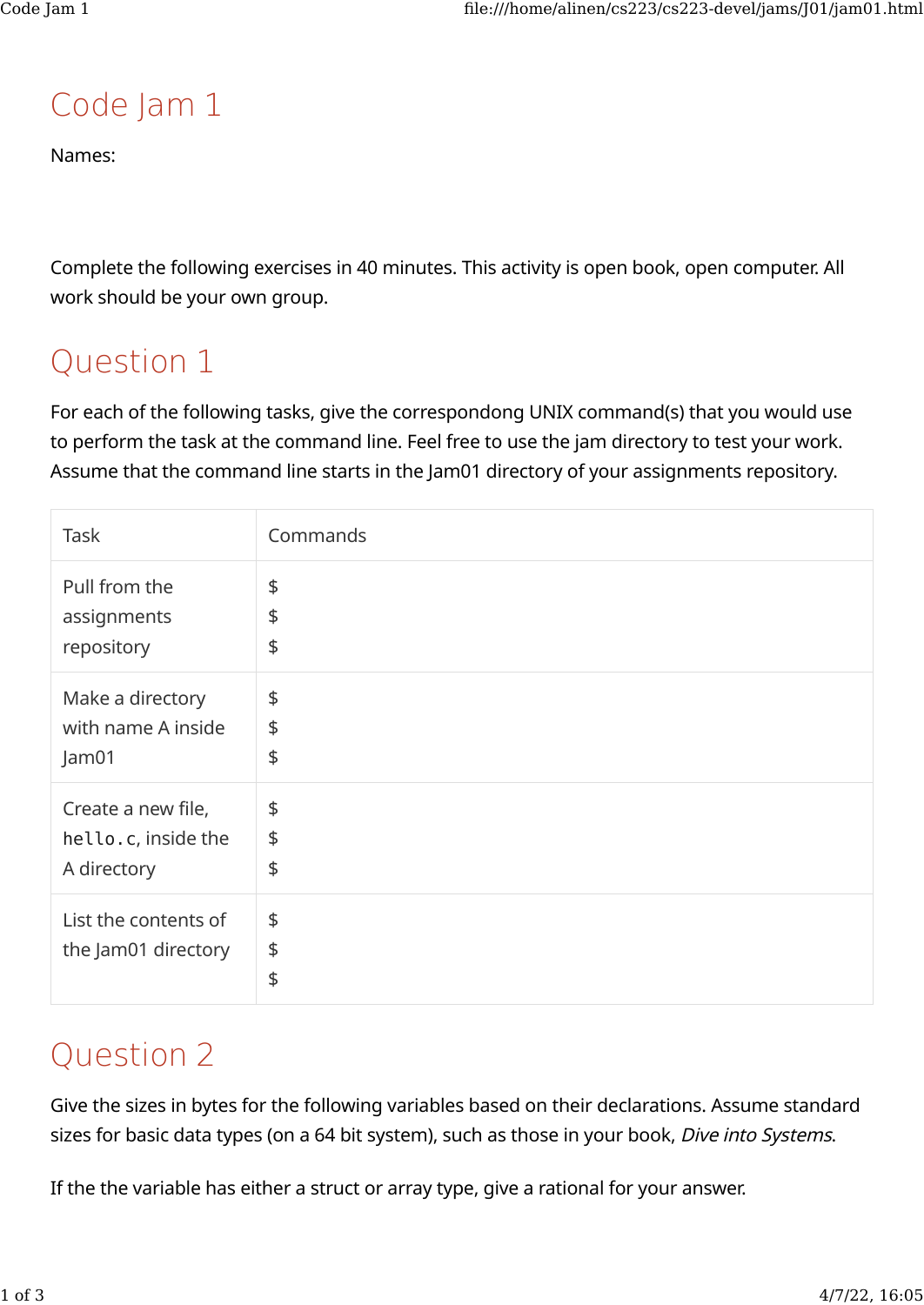```
struct mystery {
    char c;
    float q[4];
};
```

| Variable                                         | <b>Size</b> |
|--------------------------------------------------|-------------|
| int a;                                           |             |
| const char* code = $"1+1"$ ;                     |             |
| mystery m;                                       |             |
| $mystery$ $m[3]$ ;                               |             |
| float* $m = \text{malloc}(sizeof(float) * 10)$ ; |             |
| char $m[10] = "ciao";$                           |             |

## Question 3

A) Draw the function stack for the following program on the first call to sna() . Please include intermediate values in your diagram.

B) What are the contents of L and b at the end of the program?